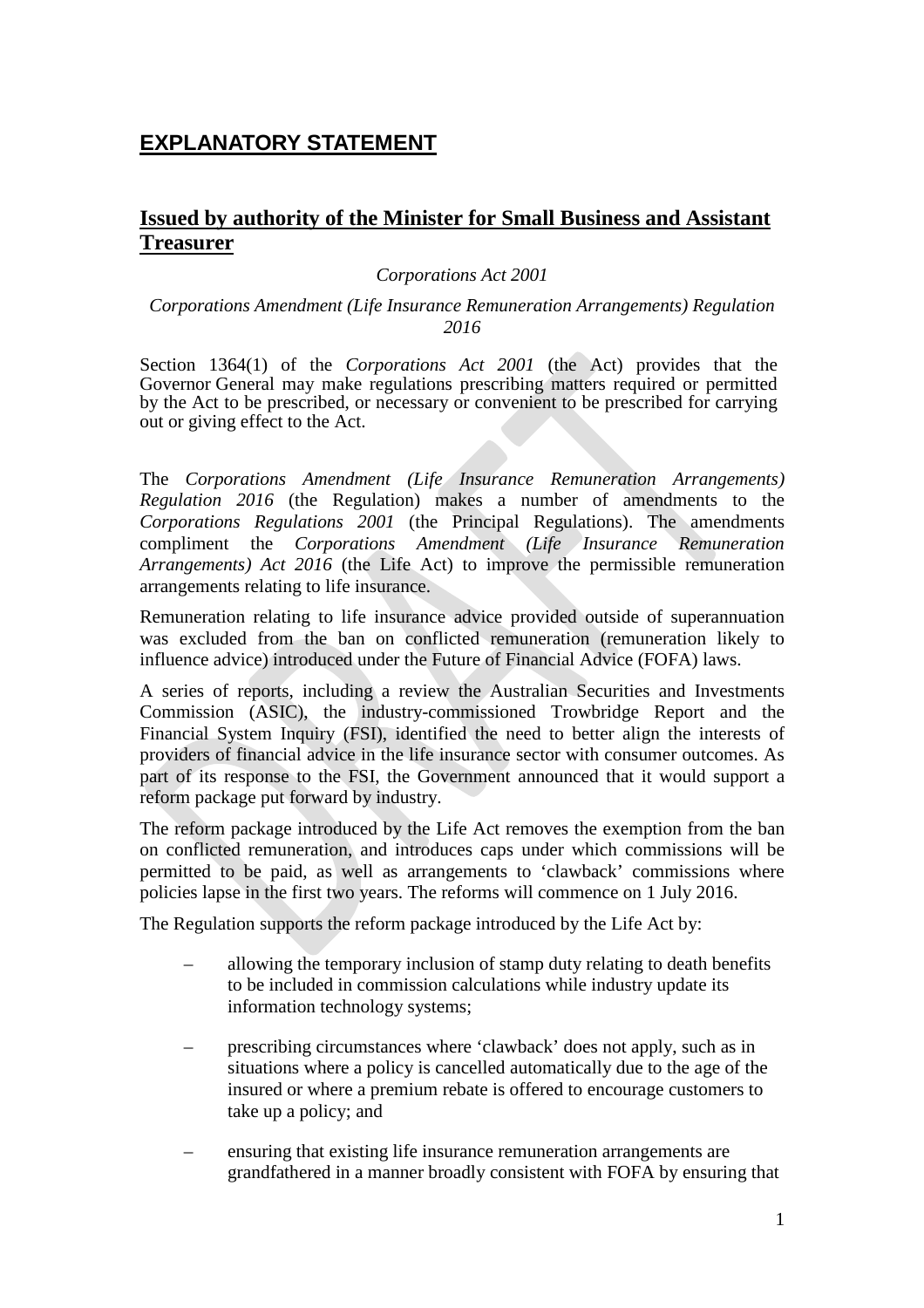(i.e. employee-employer remuneration arrangements) are explicitly grandfathered in the Regulation. Grandfathering means that the existing rules continue to apply to existing arrangements, while new rules apply to remuneration arrangements not effectively grandfathered by the Life Act new arrangements.

Details of the Regulation are set out in **Attachment A**.

 The Act does not specify any conditions that need to be satisfied before the power to make the Regulation may be exercised.

 The Regulation commences immediately after the commencement of Schedule 1 to the Life Act.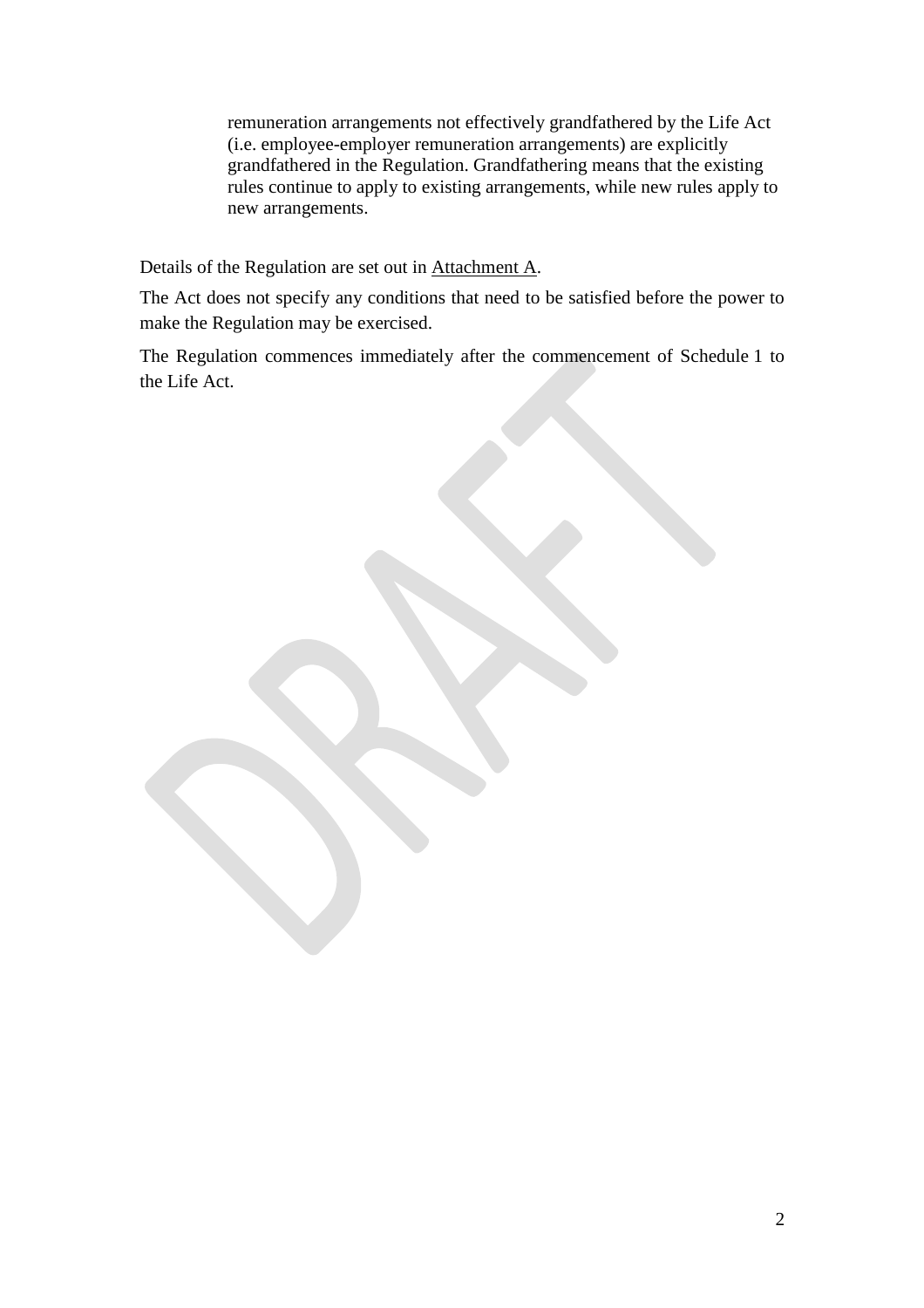# **Attachment A**

## **Details of the Corporations Amendment (Life Insurance Remuneration Arrangements) Regulation 2016**

#### Section 1 – Name of Regulation

 This section provides that the name of the Regulation is the Corporations Amendment (Life Insurance Remuneration Arrangements) Regulation 2016 (the Regulation).

#### Section 2 – Commencement

 *Corporations Amendment (Life Insurance Remuneration Arrangements) Act 2016* (the This section provides that Regulation commences on the same date as the Life Act).

Section  $3 -$  Authority

Section 3 – Authority<br>This Regulation is made under the *Corporations Act 2001* (the Act).

Section  $4 - \text{Scheduling}(\text{s})$ 

This section provides that Schedule 1 amends the *Corporations Regulations 2001* (the Principal Regulations).

## **Schedule 1 - Amendments**

## *Conflicted Remuneration*

Item  $1$  – this amendment serves to repeal the existing regulation 7.7A.12A. This removes the existing provision that exempts life risk insurance products from being considered conflicted remuneration, which is no longer needed following the passing of the Life Act.

Item  $2$  – clarifies the treatment of monetary benefits relating to life insurance products.

 Item 2 inserts the heading 'Subdivision 1A—Monetary benefits that relate to life risk insurance products' to clarify that regulations 7.7A.12EB through 7.7A.12ED are in respect of monetary benefits related to life risk insurance products.

 Subsection 963B(3B)(d) of the Life Act specifies the particulars that must be included in the calculation of the *policy cost* for a life risk insurance product.

Item 2 inserts regulation 7.7A.12EB to allow stamp duties levied by the States and Territories in relation to death benefits to be included in the calculation of the *policy cost* for a temporary period of 12 months from commencement of the Regulation.

 This is intended to provide additional time for industry to make the administrative and IT system changes needed to exclude this type of stamp duty from the calculation of commissions.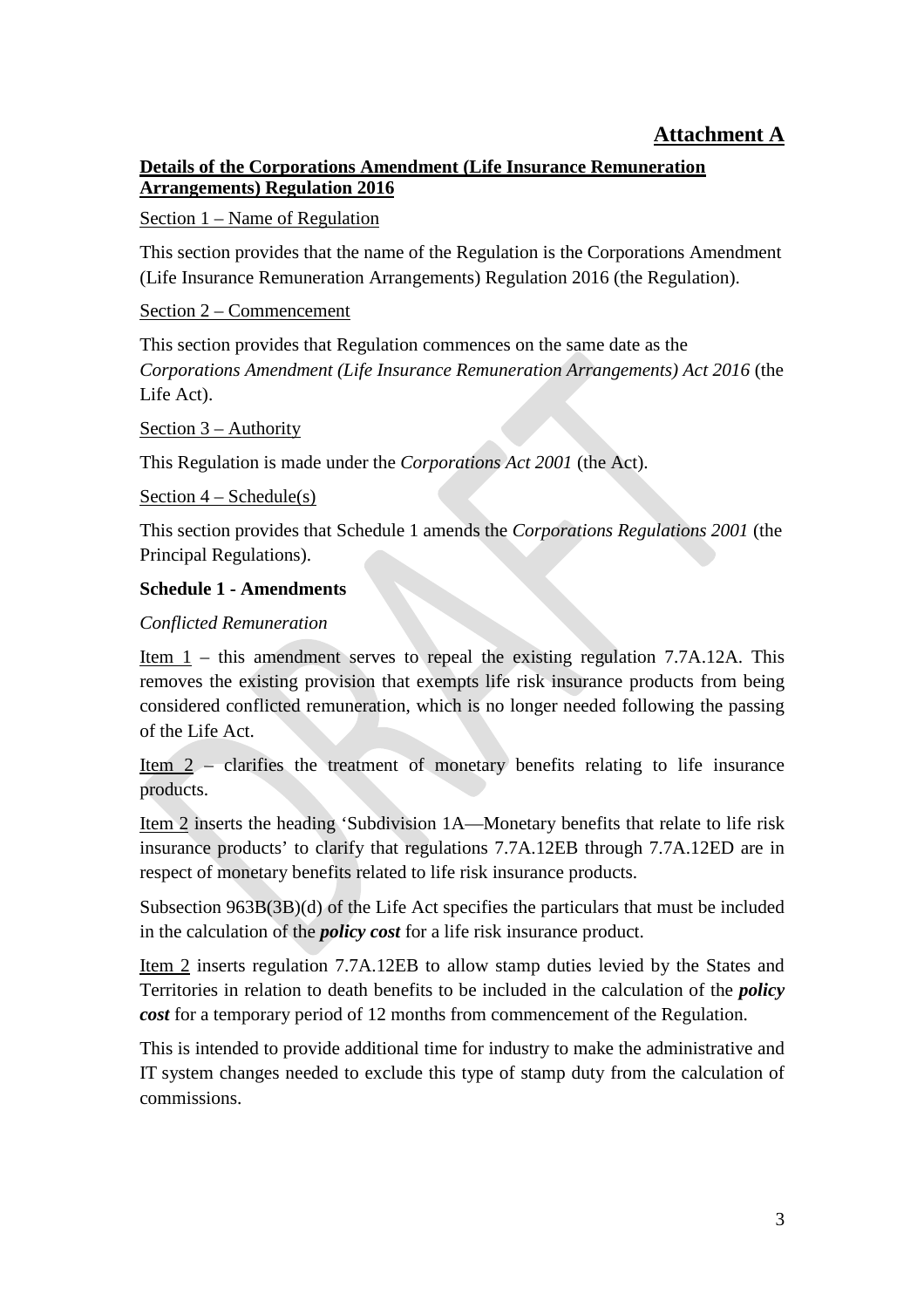## *Clawback requirements*

Item 2 also inserts regulations 7.7A.12EC and 7.7A.12ED to specify circumstances in which the cancellation (or non-continuance) of a life insurance policy or the reduction in policy premiums is not intended to trigger the clawback of a commission. These regulations are made for subsection 963BA(3) of the Life Act.

 Regulation 7.7A.12EC prescribes particular circumstances where the cancellation of a product does not trigger the clawback provisions. Specifically, the regulation prescribes that clawback does not apply in situations of self-harm, suicide of the insured, or in circumstances where a policy is cancelled due to the insured reaching an age at which coverage is no longer provided or due to the insured being incorrectly described.

 Regulation 7.7A.12ED clarifies circumstances where a reduction in the policy cost does not trigger clawback. Specifically, the regulation provides that clawback does not apply in circumstances where the policy cost is reduced as a result of a reduction to the health risk of the person insured.

 This would mean that, for example, a reduction in premium as the result of a decision by the insured to quit smoking would not trigger clawback.

 Regulation 7.7A.12ED also prescribes that reductions in the policy cost as a result of rebates or discounts intended to encourage the acquisition or continued holding of a life insurance product do not trigger clawback. This would mean that, for example, clawback would not be triggered where an insurer offered a loyalty-based premium reduction.

## *Grandfathering*

Items  $3$  and  $4$  – relate to the grandfathering of certain existing benefits from the application of the reforms.

 Item 3 inserts the heading 'Subdivision 2A—Application of provisions relating to the Corporations Amendment (Further Future of Financial Advice Measures) Act 2012' (the FOFA Act) after existing regulation 7.7A.15A to clarify that regulations 7.7A.15B through 7.7A.16E relate to the application of the FOFA Act.

Item 4 introduces arrangements to provide that benefits given under employee-employer remuneration arrangements entered into prior to the commencement of the reforms are grandfathered for certain periods.

 The grandfathering of these types of remuneration arrangements is not affected through the drafting of the application provision of the Life Act (section 1549B). The Life Act grandfathers a range of other remuneration arrangements by ensuring the reforms only apply in relation to remuneration relating to a life insurance product issued before the commencement of the reforms (or to life insurance products issued within three months after the commencement date, where the application for the product was made before the commencement date).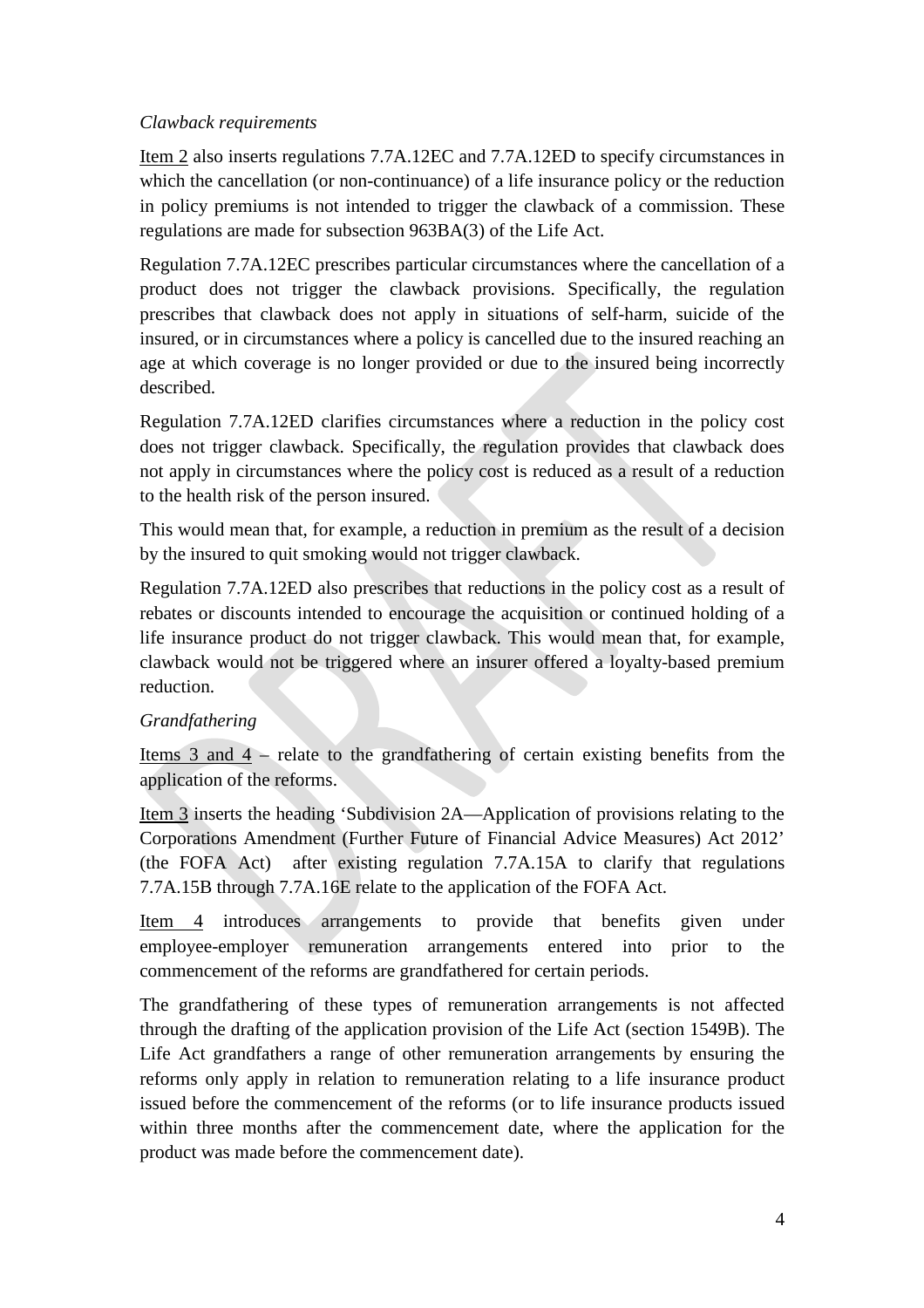Corporations Amendment (Life Insurance Remuneration Arrangements) Act 2016' Corporations Amendment (Life Insurance Remuneration Arrangements) Act 2016' after existing regulation 7.7A.16F to clarify that regulations 7.7A.16F through 7.7A16J relate to the application of the Life Act. Item 4 inserts the heading 'Subdivision 2B—Application provisions relating to the

Item 4 also inserts regulation 7.7A.16G which defines certain terms to support the operation of Subdivision 2. Specifically, the regulation clarifies that, for the purposes of Subdivision 2:

 subitem 2(5) of Schedule 3 to the *Fair Work (Transitional Provisions and collective agreement-based transitional instrument* has the meaning given by *Consequential Amendments) Act 2009*.

*commencement day* means the day on which Schedule 1 to the *Corporations Amendment (Life Insurance Remuneration Arrangements) Act 2016*  commences.

*enterprise agreement* has the same meaning as in the *Fair Work Act 2009*.

*transition day* means the day that is 12 months after the commencement day.

Item 4 also inserts regulation 7.7A16H to prescribe the circumstances under which grandfathering applies to employee-employer remuneration arrangements. These arrangements are intended to broadly mirror those provided under the FOFA laws.

 Subregulation 7.7A.16H(1) clarifies that regulation 7.7A16H is made for the purposes of subsection 1549B(3) of the Life Act, which provides for regulations to prescribe circumstances under which the reforms do not apply to benefits given to financial services licensees or their representatives.

Subregulation  $7.7A.16H(2)$  provides for the grandfathering of remuneration arrangements in relation to enterprise agreements and collective agreement-based transitional instruments.

 Specifically, the subregulation provides that where benefits relating to a life insurance product are paid to a licensee (or a representative of a licensee) in accordance with an enterprise agreement (or a collective agreement-based transitional instrument) entered into and in force immediately before the commencement of the reforms:

- the benefits are grandfathered from the reforms for a period of six months after the expiry date of the agreement, as long as the agreement or did not expire before the commencement of the reforms; or
- the benefits are grandfathered from the reforms for a period of twelve months after the commencement, in circumstances where the agreement expired before the commencement of the reforms, but the remuneration was practically in force immediately prior the commencement of the reforms.

 Subregulation 7.7A.16H(3) provides for the grandfathering of remuneration arrangements other than enterprise agreements and collective agreement-based transitional instruments.